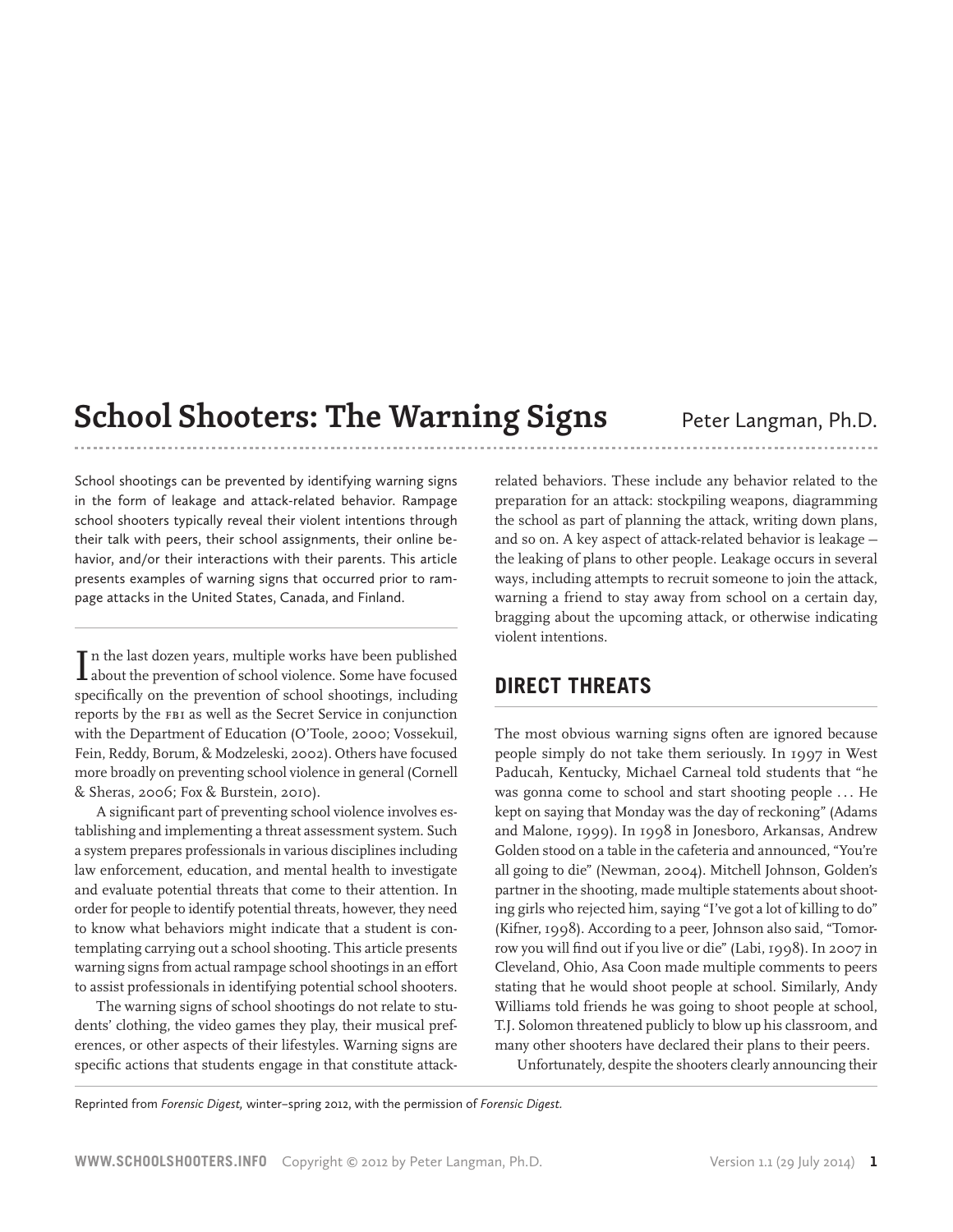intentions, there was no intervention. There could be several reasons for this. First, the students may have been seen as too young to commit murder: Carneal and Coon were 14 years old, Johnson was 13, and Golden was only 11. Second, in some cases the students were seen as weird and were known for saying strange things; thus, no one took anything they said seriously. Third, sometimes shooters made direct threats but when questioned by their friends, said they would never actually carry out their threats. As a result, no report was made to adults. Finally, people may assume that anyone who seriously intends to carry out mass murder is not going to announce it publicly. This is where school shooters often differ from adult killers. Youths who commit school shootings typically leave a long trail of signals about what they intend to do. These warning signs of impending violence need to be responded to immediately. The best strategy for identifying these warning signs as early as possible is to train students to recognize threats of violence and provide them with multiple avenues of reporting what they hear to school authorities.

Another type of leakage occurs when students attempt to recruit a peer to join them in the attack. Andrew Golden convinced Mitchell Johnson to be his partner in the attack in Jonesboro. That same year, Andrew Wurst in Edinboro, Pennsylvania, tried to recruit a friend to join him but the friend turned him down. Unfortunately, the friend did not notify any adults about what Andrew was planning. A better outcome occurred in 2008 when Dillon Cossey approached a friend about helping him with an attack and the friend reported this to the police, who investigated the situation and arrested Cossey, thus foiling a potential rampage.

Leakage also occurs in the form of warnings. Michael Carneal warned some of his friends to stay away from school on the Monday after Thanksgiving — the day of his attack. He told other peers to avoid the lobby, which is where his attack was to occur. Students need to be taught not only to report direct threats, but invitations to the join the attack as well as warnings to stay away because of the attack.

#### **Admiration and Imitation**

A less direct threat occurs when a student condones or comments favorably on a school shooting, perhaps referring to it as "cool" or stating that "somebody should do that here." For example, Andrew Wurst made such comments about the Jonesboro shooting by Golden and Johnson. A month later, Wurst carried out his own attack. Kip Kinkel was also fascinated by the Jonesboro shooting and said that somebody should do something like that at his school. Two months after Jonesboro, Kip went on his rampage. Similarly, numerous shooters have been fascinated by previous attacks such as those at Columbine or Virginia Tech. Fascination with school shootings, especially if accompanied by comments like "somebody should do that at this school," should be taken as warning signs of a possible attack.

In 2006, Kimveer Gill posted an ominous comment on a true-crime website several months before he shot twenty people at Dawson College in Montreal. Gill wrote:

Cool page. Like what you do here. But I find you only look at the story one way. Not once have I read a comment you've made about even one of these school shootings being acceptable, or needed. Did you use to be a police officer or something? (Woods, 2006, p. 42).

The idea that school shootings can be "acceptable" or "needed" was a frightening indication of Gill's perspective and a warning of what was to come.

Gill not only condoned school shootings, but he talked to peers about his interest in the Columbine attack. He also expressed his admiration online for Harris and Klebold. Among his "likes" he listed "Reb and V (Modern Day Saints)" (Kimveer Gill Online, p. 11). Reb was Harris's nickname and V was short for Vodka, which was Klebold's nickname. Gill not only "liked" Harris and Klebold, but viewed them as saints. Gill also imitated Harris, writing "Ich bin Gott" which is German for "I am God" and a phrase that Harris wrote in his school planner and the yearbooks of several of his peers.

Similarly, Pekka-Eric Auvinen wrote what he called "Natural Selector's Manifesto" which is full of echoes, quotes, and references to Eric Harris. Harris wrote about natural selection as a way to eliminate unfit people from the earth, and Auvinen wrote a long rant on this same theme. Harris wrote, "HATE! I'm full of hate and I love it" (Eric Harris's Journal, p. 8). Auvinen wrote, "Hate, I'm so full of it and I love it" (Pekka-Eric Auvinen Online, p. 4). He also wrote, "Like some other wise people have said in the past, human race is not worth fighting for or saving . . . only worth killing" (Pekka-Eric Auvinen Online, p. 5). The wise person he was referring to was Eric Harris, who wrote, "The human race isn't worth fighting for anymore ... people just aren't worth saving" (Eric Harris's Journal, p. 3). These passages not only reveal how immersed Auvinen was in Harris's writings, but also highlight the importance of professionals knowing these writings so they can spot unattributed quotes and references.

In Finland in 2008, Matti Saari was heard by peers to repeatedly say "Humanity is overrated." This was the phrase on the shirt that Pekka-Eric Auvinen wore less than a year before on the day that he committed a school shooting. This imitation of a previous school shooter was a warning sign. In fact, a few days after Saari was heard to say "humanity is overrated" he committed a rampage attack at his school.

Not only did Saari copy Auvinen's shirt, but after Auvinen's attack in Jokela, Saari was so fascinated by the event that he traveled to Jokela and took photographs of the school where Auvinen committed his rampage. He also ordered guns from the same shop where Auvinen had gotten his weapons. Nor was Saari the only shooter to make a pilgrimage to the site of a previous rampage.

Alvaro Castillo was obsessed with Columbine. He was also suicidal and had planned to kill himself on April 20, 2006,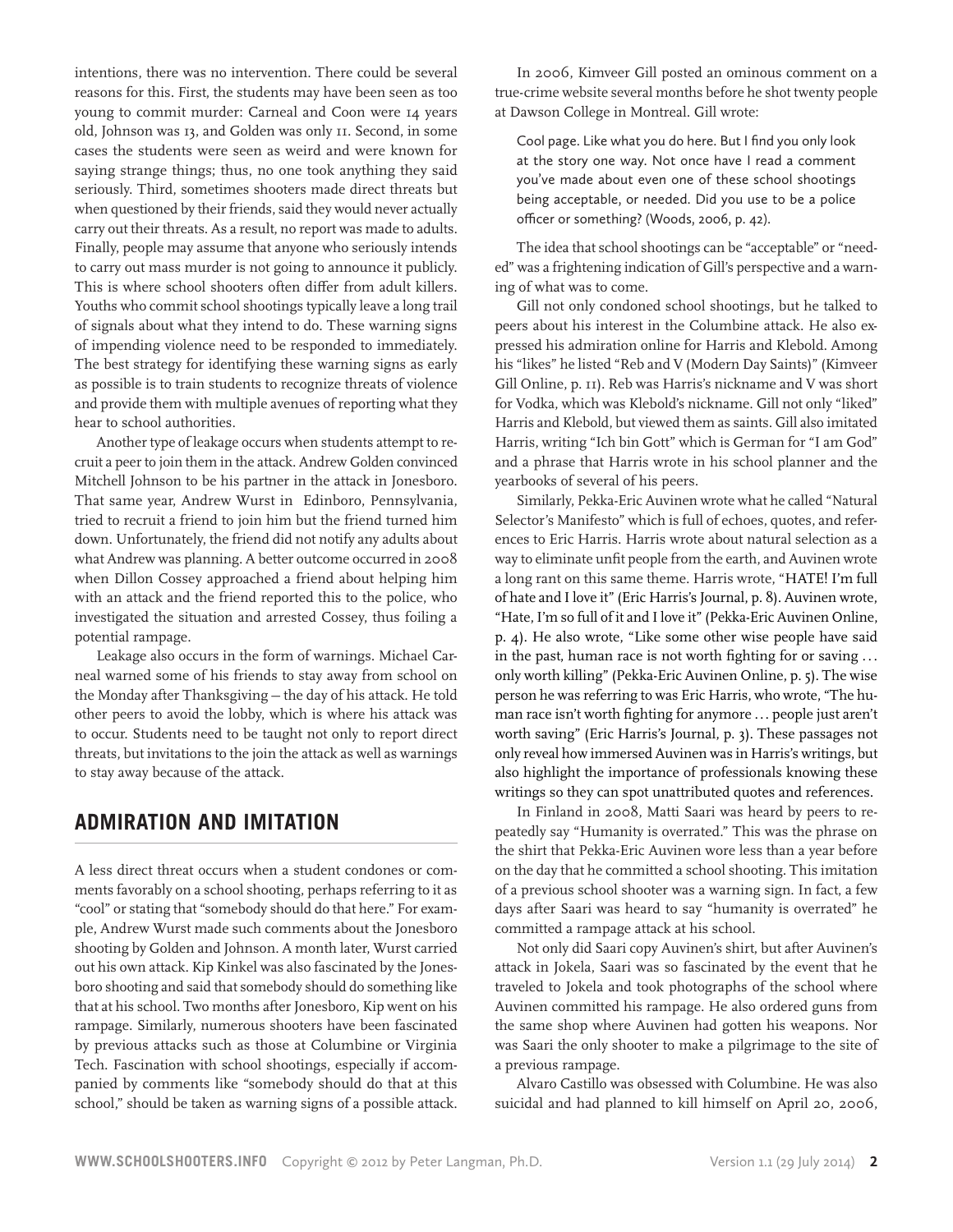the seventh anniversary of Columbine. His father, however, came home unexpectedly and stopped Castillo's suicide attempt. Castillo was so obsessed with Columbine, however, that he convinced his mother to take him from their home in North Carolina to visit the school. Castillo not only made the trip to Columbine High School, but while in Colorado he purchased a black trench coat like the one Eric Harris wore on the day of the attack. Castillo made the trip in June, 2006; on August 30, 2006, he committed a rampage attack at his school.

When someone is so obsessed with a school shooting that he makes a pilgrimage to the school, this should be viewed as a warning sign of potential violence.

### **School Assignments**

School shooters have often foreshadowed their attacks in the content of their school assignments. Sometimes their projects have raised concern among teachers or other school personnel, but not enough to trigger an investigation that might have stopped the attack. In the absence of direct threats, it is difficult to use schoolwork to identify risk. In hindsight, however, it is often clear that students were sending signals of their violent intentions.

For example, Kip Kinkel was interested in bombs. His peers heard him talk about wanting to be the next Unabomber. He even gave an oral report in class on how to make bombs. He had gotten instructions from online and had built bombs at home. Though his attack at the school did not involve bombs, he left numerous bombs in his home (where he had murdered his parents) before going on his rampage at the school. Many houses in the neighborhood had to be evacuated while a bomb squad removed the explosives from the Kinkel home. When Kip gave his report, a school counselor heard about it and contacted the parents to express concern. The parents, however, took no action and the matter was dropped. The result was that Kip killed his parents and shot twenty-seven people at school.

The bomb-making presentation was not the only school assignment that was a warning sign of potential violence. When the class was asked to write on the topic of love at first sight, Kip wrote an ominous essay. The essay includes the sentences, "That is why you go to a pawn shop and buy an AK-15 because you are going to execute every last mother fucking one of you" and "My firearms will be the only things to fight my isolation" (Lieberman, 2008, pp. 94-95). The entire essay is strange and disturbing, especially considering it is supposed to be about love.

Kinkel also wrote an essay on *Romeo and Juliet* from the perspective of the character Tybalt. The piece includes the following passages:

But you know me, I loathe all of them ... I am no longer blind in my hatred, I can see with my hate ... Blood will flow until they are all dead ... This was the first moment

in my life where I had taken the life of another. I loved it, it dispelled all the anger and animosity I was feeling (Lieberman, 2008, p. 94).

In the context of the assignment, this might not be alarming considering that Tybalt fought a duel with Mercutio and killed him. In the context of Kinkel's bomb-making speech and essay on love where he wrote about firearms and murder, it is another warning sign.

Luke Woodham also handed in disturbing writing assignments. One of these was to be about what the students would do if they could spend the day as their teacher. As part of this assignment, Woodham wrote, "I would go crazy and kill all of the other teachers. Then I would slowly and very painfully torture all of the principals to death." Another sentence includes the passage, "Then I would get a gun and blow my brains out" (Clarkson, 2004, pp. 35-6). The second assignment was supposed to be about an incident that upset his parents, but Woodham invented a story that ended with the sentence, "I robbed a bank and set it on fire. I love to set things on fire, and killed all the tellers. When the police came I killed them all and when the National Guard came, I killed most of them but they finally caught me" (Clarkson, 2004, p. 36).

Barry Loukaitis wrote a poem about murder and reportedly read it aloud in class. The poem included the following lines: "It's my first murder, I'm at the point of no return . . . I look at his body on the floor, Killing a bastard that deserves to die, Ain't nothing like it in the world" (Fast, 2008, p. 33). Another poem of his referred to murder, and "the heat of hate and the love of death." Besides these written warning signs, Loukaitis made comments about wanting to kill people and asked a girl if she deserved to live. Thus, there was a pattern of thoughts about murder that manifested in multiple written and spoken statements.

Gary Scott Pennington gave warning signs of being both suicidal and homicidal. He wrote an essay stating, "The worst day of my life was the day I was born." He also wrote a short poem: "Lying in bed/Wish I was dead./Thought of suicide/ Might be homicide" (Mueller, 1995). In another assignment he wondered where he would be in a year: "Home and college can be ruled out. Why? Because they don't pat you on the back and send you home for what I'm planning." Pennington was planning a rampage and he provided multiple warning signs of what was coming.

# **Projects About School Shootings: Nonfiction and Fiction**

Several school shooters have completed projects and writings about school shootings. Perhaps ironically, the fictional pieces may be better guides to their intentions than the nonfictional ones. For example, at least four shooters wrote essays about rampage school attacks, how they can be prevented, gun control,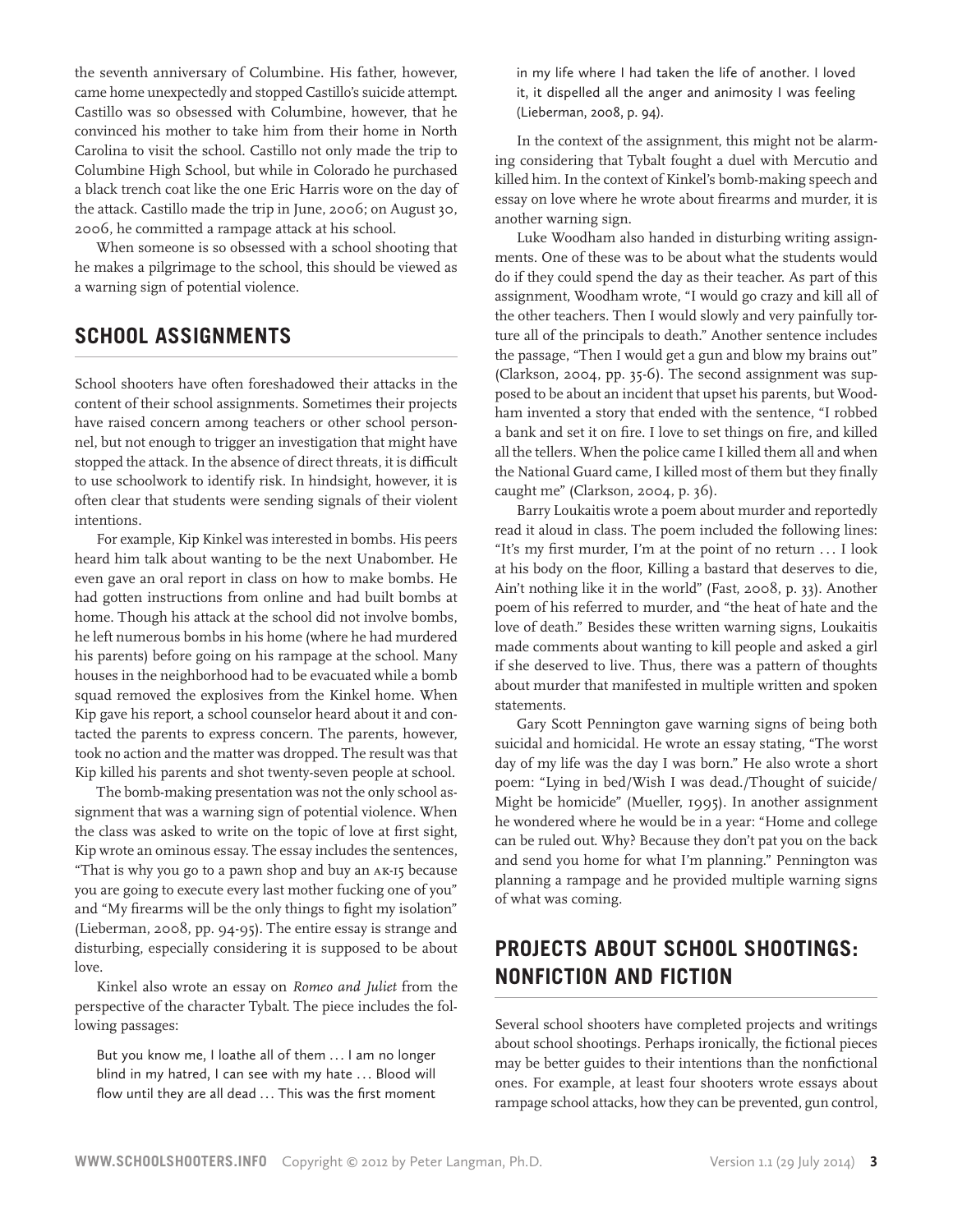and related issues. These shooters were Eric Harris, Seung Hui Cho, Steven Kazmierczak, and Timothy Kretschmer. Of these, only Harris's paper has been made public. Cho's paper caused enough concern that he was referred for an evaluation. Based on the lack of alarm generated by the other papers, however, it seems likely that they gave no indication that the writers were at risk for rampages of their own.

In fact, Harris, Cho, Kazmierczak, and Kretschmer may not have conceived the ideas for their attacks when they wrote their papers. Even if they had, they apparently were able to hide their intentions. Of course, it is possible that students write about school shootings out of genuine interest in the topic without being at risk for violence. If a student who writes on this topic, however, shows other warning signs, then his interest in the topic may not be innocent and should be investigated.

Apart from nonfiction essays on school shootings, other school assignments more clearly foreshadowed future violence. Eric Harris and Dylan Klebold made a film for their video production class that was called "The Trench Coat Mafia: Hitmen for Hire." The film portrays Harris and Klebold as hitmen who are hired by a student who is picked on. They come to school and gun down the bullies. It was reported that the class did not find the video amusing. Other videos were said to have been dark and violent to the point that the class was alarmed and the teacher angry.

It was also reported that Harris had talked about making a video of Klebold and him gunning down students in the cafeteria, as well as talking about a senior prank of riding dirtbikes through the school as they shot people. In addition, it was reported that Klebold had made a computer simulation of the school being blown up. Klebold also wrote a term paper on Charles Manson where he stated that it is possible to logically explain the actions of the Manson gang.

In February, 1999, Klebold wrote a short story about a man who kills students. The story was so disturbing that his teacher refused to grade it. She talked to Klebold about it, met with Klebold's parents, and also talked to a guidance counselor. Klebold said it was just a piece of fiction, and no further action was taken. Approximately six to ten weeks later, the attack at Columbine occurred.

Finally, Michael Carneal handed in a bizarre story about a boy who goes on a rampage against "preps." The story is notable for strange content, disorganization, and reveling in sadism and gore.

Many students write stories that include violent content, however, so it is important not to overreact to student writings. What makes the stories by Klebold and Carneal different from ordinary stories about war or criminals? First, both stories are about young people killing students. In today's climate, any story in which students are murdered by other students should raise concern.

Also, in both stories there is an identification of the author with the killer. In Klebold's story, the killer is described as wearing a black trench coat, being 6'4", and left-handed. Klebold was approximately 6'4", wore a black trench coat, and was lefthanded. In Carneal's story, the killer is named Michael, just like Carneal himself. In addition, the names of students being killed in the story were the names of actual students in his school. Thus, both stories contain evidence that the writers identified with the killers who murdered students, and Carneal actually named real students as victims, giving the story a threatening sense of imminent danger.

Beyond the physical parallel between the killer in his story and himself, Klebold wrote about the killer with admiration almost worship: "If I could face an emotion of god, it would have looked like the man. I not only saw in his face, but also felt emanating from him power, complacence, closure, and godliness. The man smiled, and in that instant, thru no endeavor of my own, I understood his actions" (Jefferson County Sheriff's Office, p. 10,468).

In addition, both stories revel in brutal violence. Carneal's is particularly graphic and sadistic. In a passage about the killing of five students, Carneal wrote: "The first one he crucified on a metal cross that had been heated up to a glowing red temperature ... The third one he heated up a drill bit and drilled it into one of his eyes" (Newman, 2004, p. 94). The sadistic nature of the violence is disturbing and may help to distinguish this paper from more typical stories that include violent content.

Finally, Carneal's paper contains bizarre elements that suggest he was experiencing disorganized thoughts. For example, he wrote, "Michael's Mom's birthday was the next day so he decided to get a present from the 'Your Mom Has a Birthday Only When There's a Riot' store" (Newman, 2004, p. 94). This makes no sense. Other elements of the story also do not make sense or indicate disorganized thinking. Cognitive disorganization is a type of psychosis and a symptom of schizophrenia, and school shooters sometimes have undiagnosed psychosis (Langman, 2009a; Langman, 2009b). When evidence of psychosis occurs along with warning signs of a potential school shooting, it is imperative that the student receives not only a risk assessment but a mental health evaluation as well.

Seung Hui Cho also wrote a story about a school shooting, but in this story, the shooter (named Bud) eventually decides not to go through with the attack. What is notable about Cho's story is the profound sense of isolation and envy that Bud experienced. Bud saw other students as "smiling and laughing as if they're in heaven-on-earth," and he felt like there was "something magical and enchanting about all the people's intrinsic nature that Bud will never experience" (Virginia Tech Review Panel, 2007, p. 50).

Though Cho's entire story has not been made public, the available excerpts do not appear to be as alarming as the stories by Klebold and Carneal. Other writings of Cho's, as well as his classroom behavior, however, raised alarm among students and faculty. His poetry and plays were disturbing and violent, and his behavior in class was markedly odd. By itself, his story about a would-be school shooter may not have seemed like a warning sign of violence. When the fact that Cho wrote a story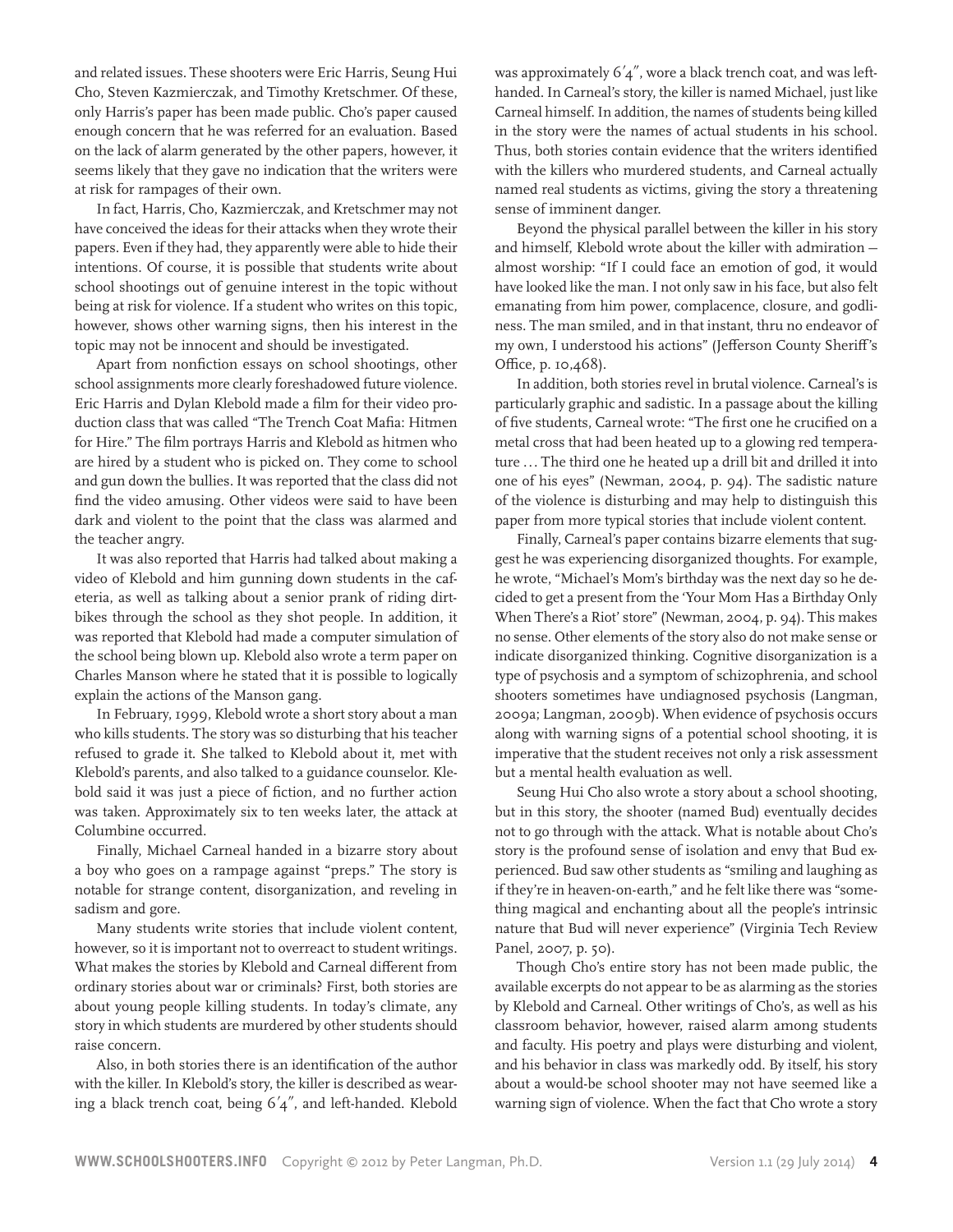about a young man contemplating a school shooting is added to the disturbing content of his other writings and his own strange behavior, the overall picture becomes more alarming.

#### **Indirect Warning Signs**

Picking up on indirect warning signs is more difficult because any one behavior by itself may not appear to mean much and might easily be explained. Nonetheless, in today's climate it is important to attend to indirect warning signs, especially if there is an accumulation of minor behaviors. Because of the wealth of information available on Columbine, it is possible to identify numerous behaviors of Eric Harris that indicated his interest in homicide.

For example, in a class involving dream interpretation, Harris talked about his dreams of shooting people. In another class, Harris said that people who are "unfit" do not deserve to live. When given the assignment to imagine being an inanimate object, Harris wrote about being a shotgun shell and penetrating someone's body; he read this aloud in class. Harris wrote in a school assignment that stupid people should be shot. In a peer's yearbook, Harris wrote "natural selection needs a boost — like me with a shotgun."

Harris also tried to get friends at school to buy him guns. He told a peer he needed multiple propane tanks by April 20; when asked why, he said it was Hitler's birthday. The peer apparently did not ask about the connection between Hitler and propane tanks. Friends knew that he bought guns illegally, sawed off the barrels, and practiced with the guns. While examining the impact of a bullet in a piece of wood, Harris commented about imagining what the bullet would do to someone's brain. Harris's friends knew he was fascinated by Hitler and even gave Nazi salutes in public. They also knew he made and detonated bombs. He was said to have talked obsessively about guns, and joked about killing people and blowing up the school.

Some of these behaviors by themselves might not seem alarming, but taken together, along with other behaviors discussed above, a pattern emerges. Unfortunately, what often happens is that different individuals observe different behaviors but do not communicate their knowledge with each other. Thus, the pattern goes unnoticed. This is why communication among school personnel and other professionals is essential.

#### **Warning Signs at Home**

In several cases, parents of school shooters were aware of behaviors in their children that in hindsight can be seen as significant warning signs. To cite one example, Kip Kinkel was obsessed with guns. He begged and pleaded for his parents to buy him guns. When his father bought him one gun, Kip just wanted more. By itself, this may not seem alarming. Kip, however, was also an explosively angry young man. He was also severely depressed. These symptoms were significant enough that his parents took him to both a psychiatrist and a psychologist. He also had an extensive knife collection. The Kinkel's housekeeper was so disturbed by Kip's weapons that she quit her job with them.

Kip Kinkel also was interested in bombs. In fact, the parents found bomb-making materials in the house and put them in a garbage bag outside. Kip simply went out and brought them back. Kip, like other school shooters (including Eric Harris, Michael Carneal), had a copy of *The Anarchist's Cookbook*, a book that explains how to make explosives from commonly available materials. If his parents had searched his room more thoroughly and/or regularly, they might have found Kip's journal, which articulated his suicidal anguish and his rageful, homicidal thoughts. The combination of explosive anger, desperate depression, and an obsession with weapons and violence is a volatile mix that warrants investigation.

#### **Warning Signs Online**

A number of shooters have posted text, photographs, or videos online that were warning signs of their upcoming attacks. As noted above, people might think that someone who is planning to commit mass murder is not going to publicize this. This is an erroneous assumption. Eric Harris posted a log of his bombmaking experiments, and wrote about his desire to kill people, even naming a particular student he wanted to murder. His website included explicit homicidal rants. For example, Harris wrote, "God I can't wait till I can kill you people ... I don't care if I live or die in the shootout, all I want to do is kill and injure as many of you pricks as I can" (Jefferson County Sheriff's Office, p. 10,415). These posts were brought to the attention of the police but for some reason the matter was dropped and there was no investigation.

Canadian shooter Kimveer Gill posted fifty-one photographs of himself posing in threatening positions with guns. He also posted a message titled "Vengeance is coming" that included the following: "Disemboweled bodies litter the streets. Some have been decapitated, others hung off bridges and over-passes. Yet, others still lie burning. Flames slowly eating away at their putrid flesh. Glorious. HA HA HA HA." Elsewhere Gill wrote, "Let the blood flow, let the streets run red with blood, blood of mine enemies." In another post, he wrote, "I love guns I really do. The great equalizer." There are multiple passages of both grandiose and paranoid content, as well as his admiration for the Nazis. Also, as noted above, Gill admired and echoed Eric Harris. Though there is no direct statement regarding his impending attack, the combination of threatening poses with guns, admiration and imitation of Eric Harris, and the writings on his site create a disturbing profile. Also, as noted earlier, he wrote a message on another website indicating that he saw school shootings as "acceptable" or "needed."

Finnish shooters Pekka-Eric Auvinen and Matti Saari each posted videos online. Auvinen's clearly forecast his upcom-